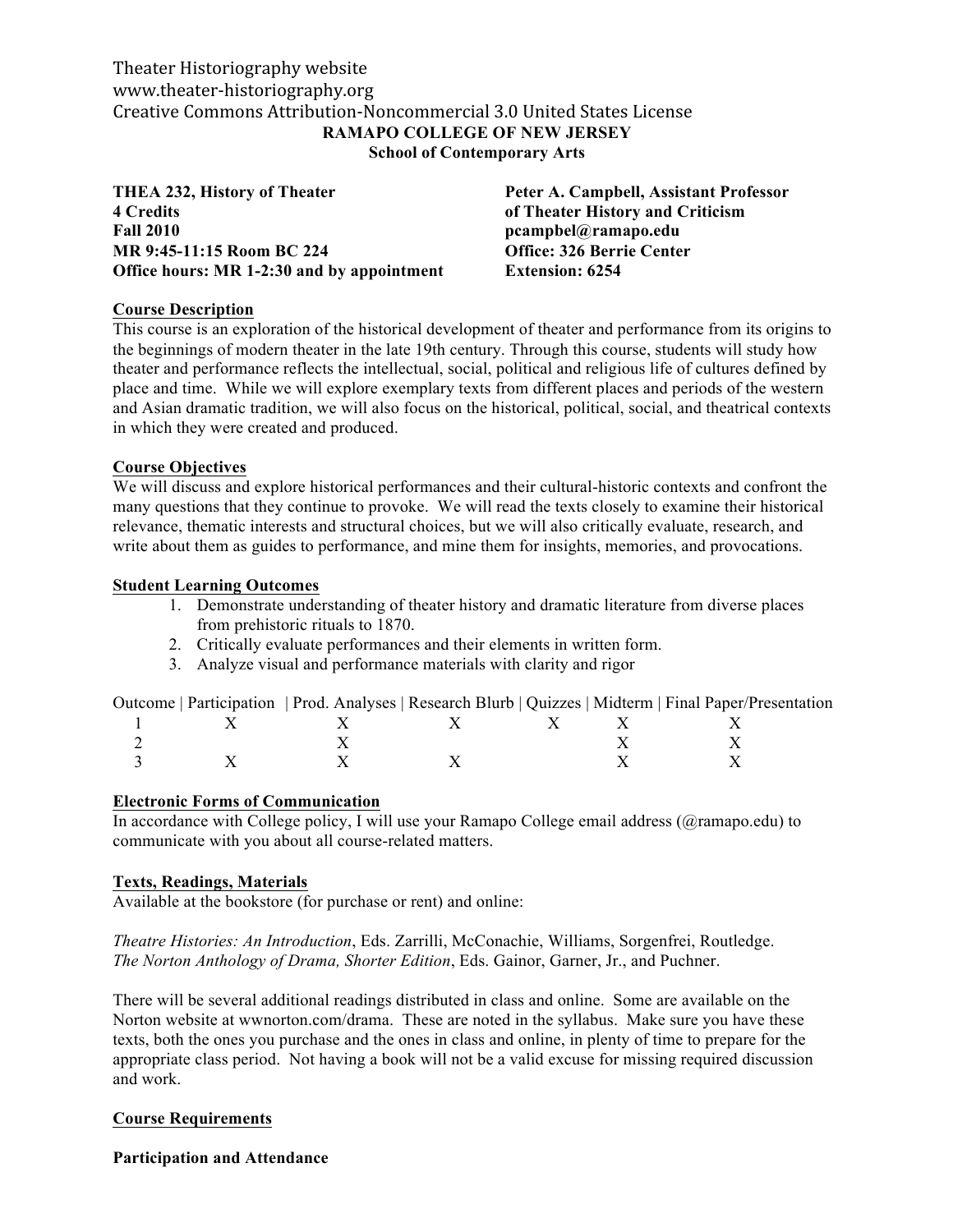# Theater Historiography website

### www.theater‐historiography.org

### Creative Commons Attribution‐Noncommercial 3.0 United States License

While there will be some lecture, class participation in regular discussions and other activities is vital to a course like this. You must thoughtfully read the assigned texts and be prepared to analyze and discuss them in class. You should take notes while reading and prepare questions for class discussions. Cell phones and other electronic devices must be turned off for class. If you choose to use a laptop to take notes, you must sit in the front row of the classroom. If at any time I notice you doing anything else with it, your final grade will be penalized by  $\frac{1}{2}$  a letter grade.

You are expected to attend every class meeting and arrive on time. Your final grade will be penalized by  $\frac{1}{2}$  a letter grade for each absence after the third. (e.g. a final grade of B+ with four absences becomes a B). Two instances of lateness will equal one absence.

#### **Writing Assignments**

I recommend that you read the Writing About Drama tutorial on the Norton Online site (wwnorton.com/drama) to help you organize and conceptualize your production analysis and your midterm as well as help you with research ideas for your final project.

1. In-class writing assignments– These will range from brief reflections and analyses to summaries of plays.

2. Production Analysis – Over the course of the semester you are required to write a 2-3 page analysis of a live performance. This is NOT a review, but should focus on elements of the play and the production that seem relevant to our studies of theatre history. The analysis should examine a performance according to its relationship to important factors of theatre history. How does this performance compare to a historical theatre that we have studied? How is it different? Be specific about the space, actors, audience, and dramatic text. Please choose a historical theatre that you feel provides a useful comparison. This should not just be a paper that concludes simply that these things are completely different. If they are, explain why this might be. You do not need to use secondary sources for these analyses, but you may if they will be helpful. If you hand this in before Thanksgiving, I will return it with feedback and you may do a revision.

3. Research Blurb – On October 11 you will present and hand in an annotated bibliography on an aspect of theater history before1870, and bring in at least two sources to share with the class. Topics will be discussed and assigned in class, or you can suggest your own. Your bibliography must include at least one primary source, at least one secondary source, and at least one print source. The library has useful tutorials on finding research materials on their website: http://library.ramapo.edu/libtutor.html

4. Midterm essay – **(**3-5 pages, typewritten, double-spaced) Due Thursday, October 21 Choose a scene from any of the plays we have read up through *Hamlet*. For this essay, describe in detail how you would stage the scene. You must describe everything and explain your choices: the space, the actors, the setting, the lighting, and the text. You may hand in a draft of this before October 10 if you wish to get feedback and revise before the due date.

### **Examinations, Laboratory/Studio, Library Research**

1. Quizzes – These will happen four times over the course of the semester (see schedule). They will focus on the readings and discussions we have had in class and will mix short answers, identifications, passage recognition, and brief essay questions. To help prepare, there are quizzes on the Norton website that you can take – there will be at least one question from these sample quizzes on each of our quizzes.

2. Research Project – Over the course of the semester you will put together an historical casebook on a play of your choosing. Please meet with me by November 2 to discuss your topic. You will be required to use online and library resources to put together this casebook, which you will present to the class and hand in the last week of the semester.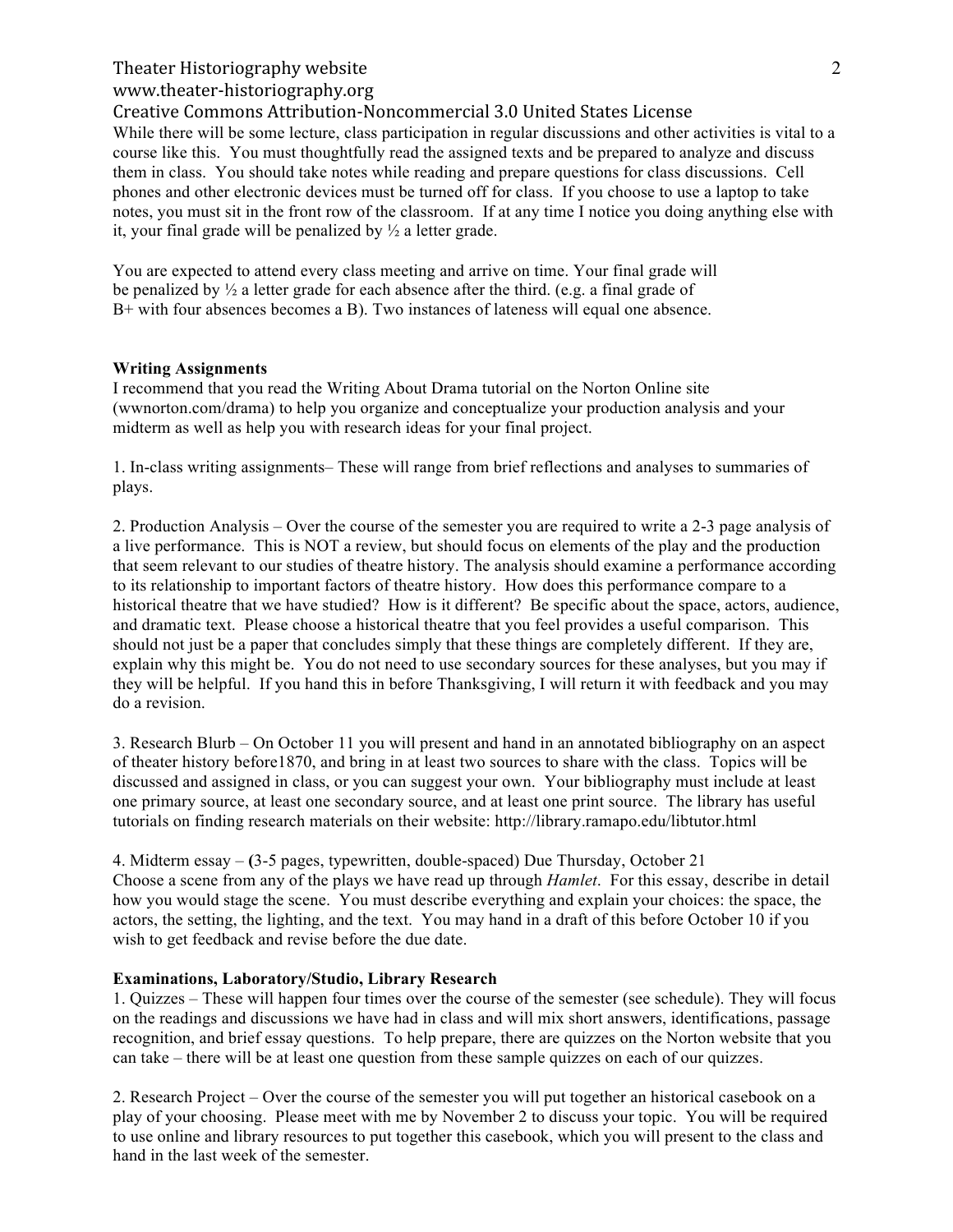# Theater Historiography website www.theater‐historiography.org Creative Commons Attribution‐Noncommercial 3.0 United States License

### **Experiential Component**

Each course will include a minimum of five (5) hours of unmonitored appropriate experience outside of the classroom. For this course, each student will be required to attend at least three (3) theatrical productions during the course of the term. Two of them must be the Ramapo productions of *Waiting for Godot* and *The Trojan Women 2.0*. We will discuss and refer to both of these productions extensively in class and you will be expected to be able to refer to them in discussions, reflections, and quizzes. The other can be any performance, but I recommend you take one of the free tickets to see *Jet Lag* at Montclair State University on Sunday, October 3. You may use any of these three performances as the basis of your Production Analysis.

#### **Grading Policy**

- 20% Class Participation, including in-class writing assignments
- 10% Production Analysis
- 10% Research Blurb
- 20% Quizzes
- 15% Midterm Essay
- 25% Final Research Project Casebook and Presentation

### **Policy on Academic Integrity**

Students are expected to read and understand Ramapo College's academic integrity policy, which can be found in the *Ramapo College Catalog*. Members of the Ramapo College community are expected to be honest and forthright in their academic endeavors. Students who violate this policy will be referred to the Office of the Provost.

### **Students with Disabilities**

If you need course adaptation or accommodations because of a documented disability, please make an appointment during my office hours.

### **Weekly Class Schedule**

R Sep 2 Introduction

All readings should be completed for the date they are noted. This schedule is subject to change.

|        |                | Reading: TH xvii-xxvi, 1-14, NAD 81-85                                                                    |
|--------|----------------|-----------------------------------------------------------------------------------------------------------|
| M<br>R | Sep 6<br>Sep 9 | LABOR DAY; NO CLASS<br>Oral, Ritual, and Shamanic Performance<br>Reading: TH 15-40, NAD 1-4               |
| M      | Sep 13         | Civic Ritual and the Greeks                                                                               |
|        |                | Reading: TH 52-65, NAD 4-12, Aristotle (e-reader 3-17)                                                    |
| R      | Sep 16         | Oedipus and the City Dionysia                                                                             |
|        |                | Reading: NAD 89-135 (Sophocles' Oedipus)                                                                  |
|        |                | TH 88-96, Plays in Performance (PIP) for Oedipus (online)                                                 |
| M      | Sep 20         | Euripides, <i>The Bacchae</i><br>Reading: NAD 169-214 (Euripides' Bacchae), PIP for The Bacchae (online), |
| R      |                | Girard (e-reader 45-46)                                                                                   |
|        | Sep 23         | Greeks, cont.                                                                                             |
| M      | Sep 27         | Roman Performance: Empire and Comedy                                                                      |
|        |                | Reading: TH 103-110, 126-133; NAD 12-16<br>QUIZ <sub>1</sub>                                              |
| R      | Sep 30         | Medieval European Theatre and Drama                                                                       |
|        |                |                                                                                                           |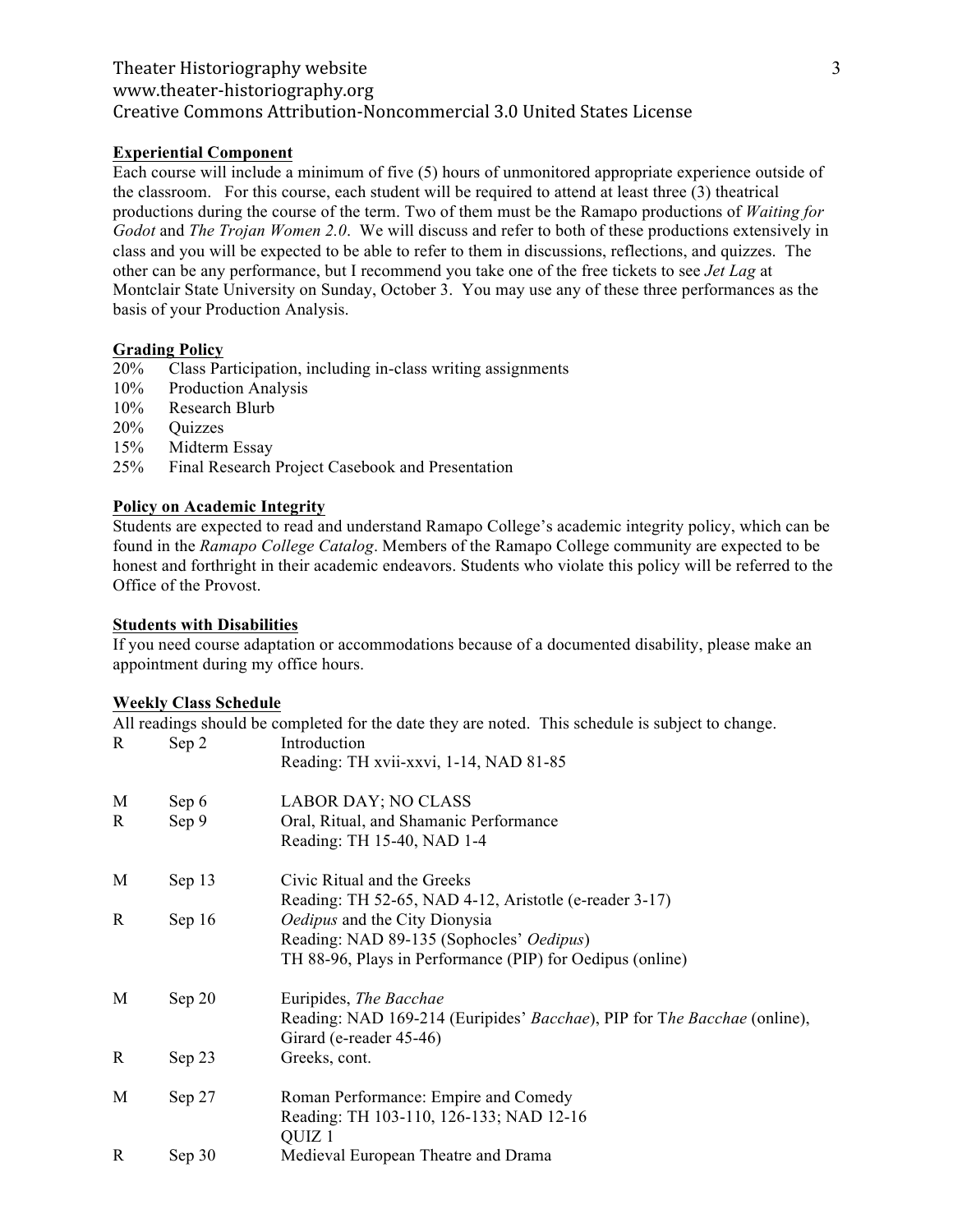# Theater Historiography website www.theater‐historiography.org Creative Commons Attribution‐Noncommercial 3.0 United States License Reading: TH 71-80, NAD 25-31, 215-225 (Hrotsvit's *Dulcitius*)

SUNDAY OCTOBER 3, 3pm. JET LAG at Montclair State University (recommended)

| M<br>R      | Oct 4<br>Oct 7   | Medieval cont.<br>Sanskrit Drama and Theatre<br>Reading: NAD 16-19, TH 110-118, 133-156, Richmond (e-reader 227-236)                 |
|-------------|------------------|--------------------------------------------------------------------------------------------------------------------------------------|
| M           | Oct 11           | Sanskrit, cont.                                                                                                                      |
| R           | Oct 14           | <b>RESEARCH BLURB DUE</b><br><b>English Renaissance</b><br>Reading: TH 169-179, 206; NAD 31-35, 37-42                                |
| M           | Oct 18           | Shakespeare and Hamlet<br>Reading: NAD 333-445, Greenblatt (e-reader 50-56), PIP for <i>Hamlet</i> (online)                          |
| $\mathbf R$ | Oct 21           | Hamlet, cont.<br>MIDTERM ESSAY DUE                                                                                                   |
| M           | Oct 25           | The Spanish Golden Age<br>Reading: TH 179-182, NAD 42-45, 651-667 (Loa)                                                              |
| $\mathbf R$ | Oct 28           | Spanish Golden Age, cont.<br>QUIZ <sub>2</sub>                                                                                       |
| M           | Nov 1            | Noh Theatre of Japan                                                                                                                 |
| $\mathbf R$ | Nov <sub>4</sub> | Reading: TH 118-125, 157-167, NAD 22-25, 249-264 (Atsumori)<br>Noh cont<br>Reading: Zeami (e-reader 252-258)                         |
| M           | Nov 8            | Noh, cont.                                                                                                                           |
|             |                  | TROJAN WOMEN 2.0 runs 11/11-14 and 18-20 at 8pm in the Sharp Theater (required)                                                      |
| $\mathbf R$ | Nov 11           | Commedia dell'Arte NAD 35-37<br>Neoclassicism and the French Theatre<br>Reading: TH 182-190, 199-201, NAD 45-48                      |
| M           | Nov 15           | Moliere's Tartuffe<br>Reading: NAD 509-566, TH 211-219, PIP for Tartuffe (online)<br>View film of Tartuffe<br><b>RESEARCH DUE</b>    |
| $\mathbf R$ | <b>Nov 18</b>    | Moliere and 17 <sup>th</sup> Century French theater                                                                                  |
| M           | <b>Nov 22</b>    | Moliere cont.<br>QUIZ 3                                                                                                              |
| $\mathbf R$ | Nov 25           | THANKSGIVING; NO CLASS                                                                                                               |
| M           | <b>Nov 29</b>    | Romanticism and Melodrama<br>Reading: NAD 49-60; TH 235-252, 263-269; Mason (e-reader 192-105)                                       |
| $\mathbf R$ | Dec 2            | Uncle Tom's Cabin<br>Reading: TH 334-335, 341-346<br>Uncle Tom's Cabin http://www.iath.virginia.edu/utc/onstage/scripts/aikenhp.html |
| M           | Dec 6            | Final presentations                                                                                                                  |